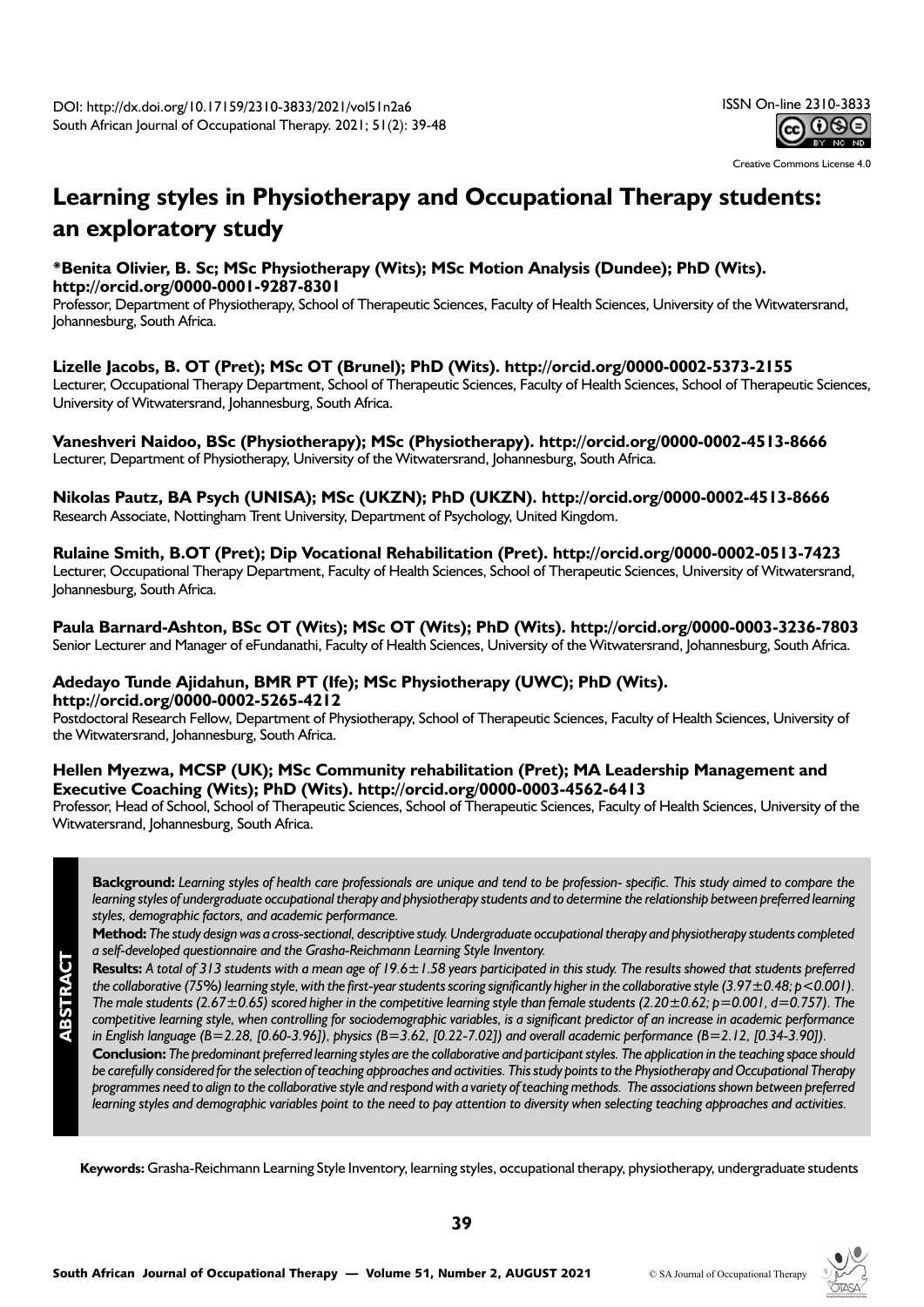## **INTRODUCTION**

The South African higher education landscape is heavily burdened with the pressures of massification while striving to compete in the global knowledge economy. In the past two decades the enrolment rate in the occupational therapy and physiotherapy degrees at the University of the Witwatersrand have increased drastically, resulting in much higher lecturer: student ratios. In the strive to maintain the standard of education and continue to produce highly skilled occupational therapy and physiotherapy graduates, this study seeks to increase our understanding of how our student body prefers to learn.

## **LITERATURE REVIEW**

Since the 1950s, many theories related to learning style and learning preferences have emerged, yielding over 70 different scales attempting to measure the identified constructs<sup>1,2</sup>. Rice and McKendree<sup>2</sup> suggest that there are three primary categories of learning style measures: consitutional, ability and instructional preference measures. Critics of the value of learning style theories have sought to debunk the notions of a relationship between learning style, actual learning behaviours and academic performance<sup>3</sup>, but focus largely on the consitutional and ability measures which tend to categorise a learner as a single type that remains stable, such as being a kinaesthetic learner. Rice and McKendree<sup>2</sup> suggest that the instructional preference measures contextualise learning behaviour and approach to study, offering the position that learning preference is flexible, with the best learners having the ability to adapt their learning preference, style and behaviour with changing contexts and demands. The Grasha-Riechmann Student Learning Style Survey (GRSLSS) is an instructional preference scale.

The learning styles of students in health professions have been studied using the GRSLSS internationally<sup>4</sup> and locally, focused on the relationship of physiotherapy students' learning style preferences and their performance in gross anatomy<sup>1</sup>. The Grasha-Reichmann Learning Style Scales Inventory identifies six learning style preferences, and it is believed that students make use of a combination of these learning styles to a greater or lesser extent<sup>5</sup>. This system of classification prevents learning style stereotyping and provides an incentive for growth in under-used learning style areas. The GRLSS was developed in the USA and although it has been used in another South African study<sup>1</sup>, no research on the South African contextual validity could be found. The six learning styles are described as Independent, Avoidant, Collaborative, Dependent, Competitive and Participant (Table I, adjacent).

Learning styles are unique for health care disciplines and tend to be profession-specific<sup>6</sup>. Medical students generally favour competitive, collaborative or participative learning styles<sup>7,8</sup>, while students studying pharmacy are more inclined to adopt the 'converger' learning style (similar to the independent learning style of the GRSLSS) $4.6$ . Studies comparing learning style preferences amongst physiotherapy and occupational therapy students are scarce $9,10$ , although various individual studies have been conducted on the respective disciplines' learning styles<sup> $1,11,12$ </sup>. Furthermore, the majority of studies focusing on learners in these fields have made use of other learning style inventories, particularly Kolb's Learning Style Inventory (LSI)<sup>9-11</sup>. In a review of different learning-styles instruments, Ferrell<sup>13</sup> found that while a small overlap does exist between constructs, "the instruments were clearly not measuring the same thing"<sup>13:1</sup>. Thus, different models of learning styles may provide novel insights. As such, the GRSLSS was chosen for this study as researchers were most familiar with this tool.

#### **Table I: Grasha-Reichmann Learning Style Inventory5**

| Learning style       | <b>Description</b>                                                                                                                                                                             |
|----------------------|------------------------------------------------------------------------------------------------------------------------------------------------------------------------------------------------|
| Independent          | Students prefer to work alone and require little<br>direction from the teacher                                                                                                                 |
| <b>Avoidant</b>      | Students tend to be at the lower end of the grade<br>distribution. They tend to have high absenteeism;<br>they organise their work poorly and take little<br>responsibility for their learning |
| <b>Collaborative</b> | Students enjoy working harmoniously with their<br>peers.                                                                                                                                       |
| Dependent            | Students typically become frustrated when facing<br>new challenges not directly addressed in the<br>classroom                                                                                  |
| Competitive          | Students are described as suspicious of their<br>peers leading to competition for rewards and<br>recognition                                                                                   |
| Participant          | Students are characterised as willing to accept<br>responsibility for self-learning and relate well to<br>their peers                                                                          |

In a Turkish study<sup>4</sup>, the dominant learning style for physiotherapy students was the 'collaborative' learning style. Additionally, it was found that the academic performance of the sample was negatively correlated with 'avoidant' learning styles and positively correlated with 'participant' learning styles<sup>4</sup>. A South African study found the most popular learning styles for physiotherapy students to be 'dependent' and 'independent' learning styles<sup>1</sup>. Most of the learning style studies in physiotherapy and occupational therapy disciplines used Kolb's model<sup>13</sup>. In an Australian study, the dominant learning style for physiotherapy students was identified as the 'assimilator' while the two dominant learning styles for occupational therapy students were identified as 'converger' and 'diverger' learning styles<sup>9</sup>. Another study reported the majority of physiotherapy students as 'reflective observers'14.

Students entering higher education in South Africa hail from highly diverse schooling contexts, with a stark disparity in access to resources, quality education, cultural experiences and rural to urban divide. Other studies have not reported differences in learning styles based on contextual categories. It is therefore important to consider the potential impact of these demographic factors on students' learning strategies. Factors influencing learning styles may include gender<sup>15</sup>, year of study<sup>16</sup>, culture<sup>17</sup> and academic performance<sup>4</sup>. Considering the link between academic performance and physical fitness, sports participation may play a role, but this relationship has not yet been explored<sup>18</sup>.

It has been reported that up to 30% of students prefer multiple learning styles when measured using a constitutional measure such as the VARK (Visual, Aural, Read/write, Kinaesthetic) scale; however, the majority of medical students preferred a single learning style<sup>8</sup>. A student preferring a single learning style may need an appropriate teaching style aligned with their preferred learning style, to in turn, maximise efficiency. It is important to expose the single style learner to a variety of learning styles to produce a more balanced learner<sup>19</sup>. Exposing students to various learning styles may optimise the students' learning experience and throughput. Awareness of the preferred learning styles among occupational therapy and physiotherapy students, as well as the factors associated with the preferred learning style, are therefore crucial. The primary aim of this study was to establish and compare

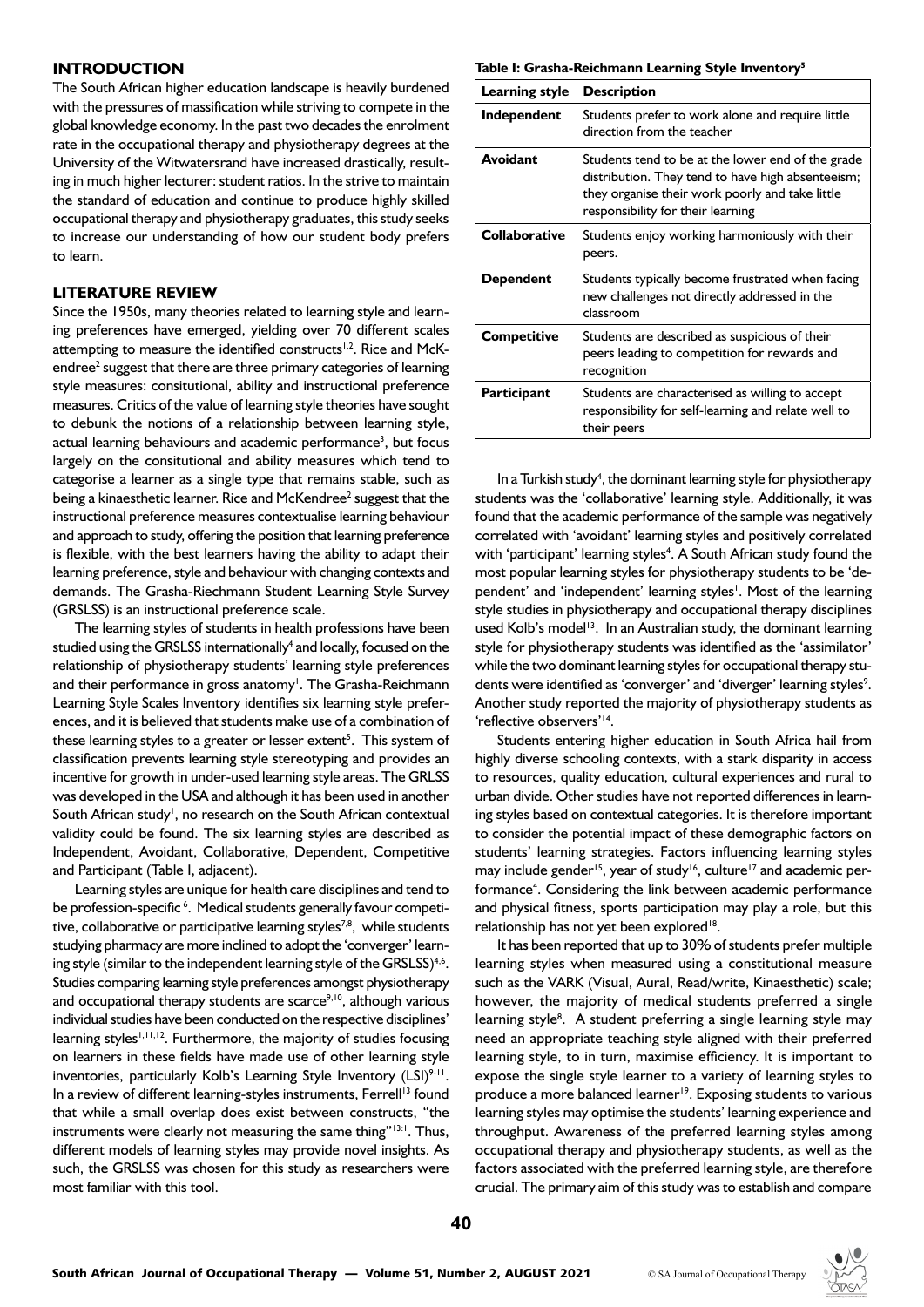| Table II: Categorisation of the Grasha-Reichmann Learning Style Scales Inventory subscales <sup>5</sup> |  |  |  |  |
|---------------------------------------------------------------------------------------------------------|--|--|--|--|
|---------------------------------------------------------------------------------------------------------|--|--|--|--|

| Learning Style | Independent | Avoidant    | Collaborative | Dependent   | Competitive | Participant |
|----------------|-------------|-------------|---------------|-------------|-------------|-------------|
| Low            | $1.0 - 2.7$ | $1.0 - 1.8$ | $1.0 - 2.7$   | $1.0 - 2.9$ | $1.0 - 1.7$ | $1.0 - 3.0$ |
| Moderate       | $2.8 - 3.8$ | $1.9 - 3.1$ | $2.8 - 3.4$   | $3.0 - 4.0$ | $1.8 - 2.8$ | $3.1 - 4.1$ |
| High           | $3.9 - 5.0$ | $3.2 - 5.0$ | $3.5 - 5.0$   | $4.1 - 5.0$ | $2.9 - 5.0$ | $4.2 - 5.0$ |

the learning styles of undergraduate occupational therapy and physiotherapy students and to determine the relationship between demographic factors and students' learning styles. A secondary aim was to establish the relationship between learning styles and academic performance.

# **METHOD**

# **Study design**

The study design was a cross-sectional, descriptive study. Quantitative analysis was used to analyse the demographic information and GRSLSS. The Strengthening the Reporting of Observational Studies in Epidemiology (STROBE) guidelines were adhered to $20$ .

### **Study setting and participants**

Total population sampling was used for the 2017 undergraduate students, specifically first-, second- and third-year students at the Occupational Therapy and Physiotherapy Department, University of the Witwatersrand. No exclusion criteria were set and all first- to third-year students within the respective departments were invited to participate. \*Ethical clearance was obtained from the Human Research Ethics Committee of the associated tertiary institution in the spirit of the Helsinki Declaration (M140540).

#### **Assessment tools**

A questionnaire was developed and administered to collect information on age, gender, career field of interest, year of study, physical activity participation and previous year's marks in the main subjects, as well as an open-ended question related to teaching philosophy. Content validity was established by a panel of experts consisting of four occupational therapists and four physiotherapists. Panel members had between 10 and 40 years of professional experience. The outcome of the open-ended question of the study is not presented in this paper.

Learning style was evaluated by using the GRSLSS, which is a 60 item standardised, self-administered questionnaire that determines an individual's preferred learning style. Six learning styles are described: independent, avoidant, collaborative, dependent, competitive and participant<sup>21</sup>. Cronbach alpha coefficient for internal consistency was 0.89 for the GRSLSS<sup>22</sup>. The GRLSS was developed in the USA and although it has been used in another South African study<sup>1</sup>, no research on the South African contextual validity seems to exist. The learning styles were calculated according to the guidelines put forward by  $Grasha<sup>21</sup>$  and the sum of the scores for each of the learning styles was divided by 10. The learning styles were further categorised into low, moderate and high as shown in Table II (above).

#### **Procedure**

Data were gathered using a self-administered questionnaire as described under assessment tools. A pilot study was performed and included 26 participants from the Department of Nursing Education. Following the pilot study, no changes were made to the questionnaire. However, the suggested time taken to complete the questionnaire was increased. Instructions were adapted to include more detail. The time taken to complete the two questionnaires was twenty minutes.

For the main study, researchers made appointments with the sample groups via the student class representatives of the first, second and third year of study. Verbal, as well as written information about the study was provided to both groups. Participation was voluntary, and completion of the questionnaires implied consent. No identifiable information was collected to ensure anonymity. Students knew the researchers and to reduce participant bias, students could return the completed questionnaires to the class representatives or the departmental secretaries, from whom the completed questionnaires were then collected for analysis.

### **Data analysis**

Quantitative data were analysed using IBM SPSS (v25) and JASP (v0.9.2) software programmes. Frequencies and descriptive statistics were produced for all variables. The Fisher 2-tail exact test was used to compare the following demographic information: *Field of study, year of study, gender,* and *ethnicity.* Comparisons of the preferred learning styles which were identified amongst (1) occupational therapy and physiotherapy students, and (2) the gender of the participants, were made using the independent t-test, except where Levene's test was significant ( $p$ <0.05), suggesting a violation of the equal variance assumption. In such cases, the Mann Whitney U test was used. For the independent t-test, the effect size is given by Cohen's d while for the Mann-Whitney test, the effect size is given by the rank bi-serial correlation. Cohen's d can generally be interpreted as 'small' effect size  $(0.2)$ , 'medium' effect size  $(0.5)$ , and 'large' effect size  $(> 0.8)$ .

The rank bi-serial correlation (r) can be interpreted as small (0.1), medium (0.3), and large (0.5). MANOVA tests were run comparing differences in learning styles based on (1) ethnicity, (2) home province, and (3) year of study. Partial eta-squared statistics were used as measures of effect size: here an effect size of 0.01 is small, 0.06 is medium and 0.14 is large. Where significant differences were found, Bonferroni post hoc tests were run to investigate these differences further. Linear regression models were computed to determine whether learning styles predicted academic performance (Matric English, First Year Physics, Second Year Anatomy, and the average of these scores) while controlling for age, department and gender. All tests were performed using an alpha of 0.05. Missing data points were excluded on a list-wise basis.

#### **RESULTS**

## **Study participants**

A total of 313 students with a mean age of 19.6  $\pm$  1.58 years participated in the study and their demographics shown in Table III (p42). The group consisted of 152 (48.6%) occupational therapy students and 161 (51.4%) physiotherapy students. The majority of students were female (n=267; 85.3%), and 259 (82.5%) of the students participated in at least one sport.

\*Ethical clearance for this study was granted prior to the enactment of the amended POPIA on 2021-07-01

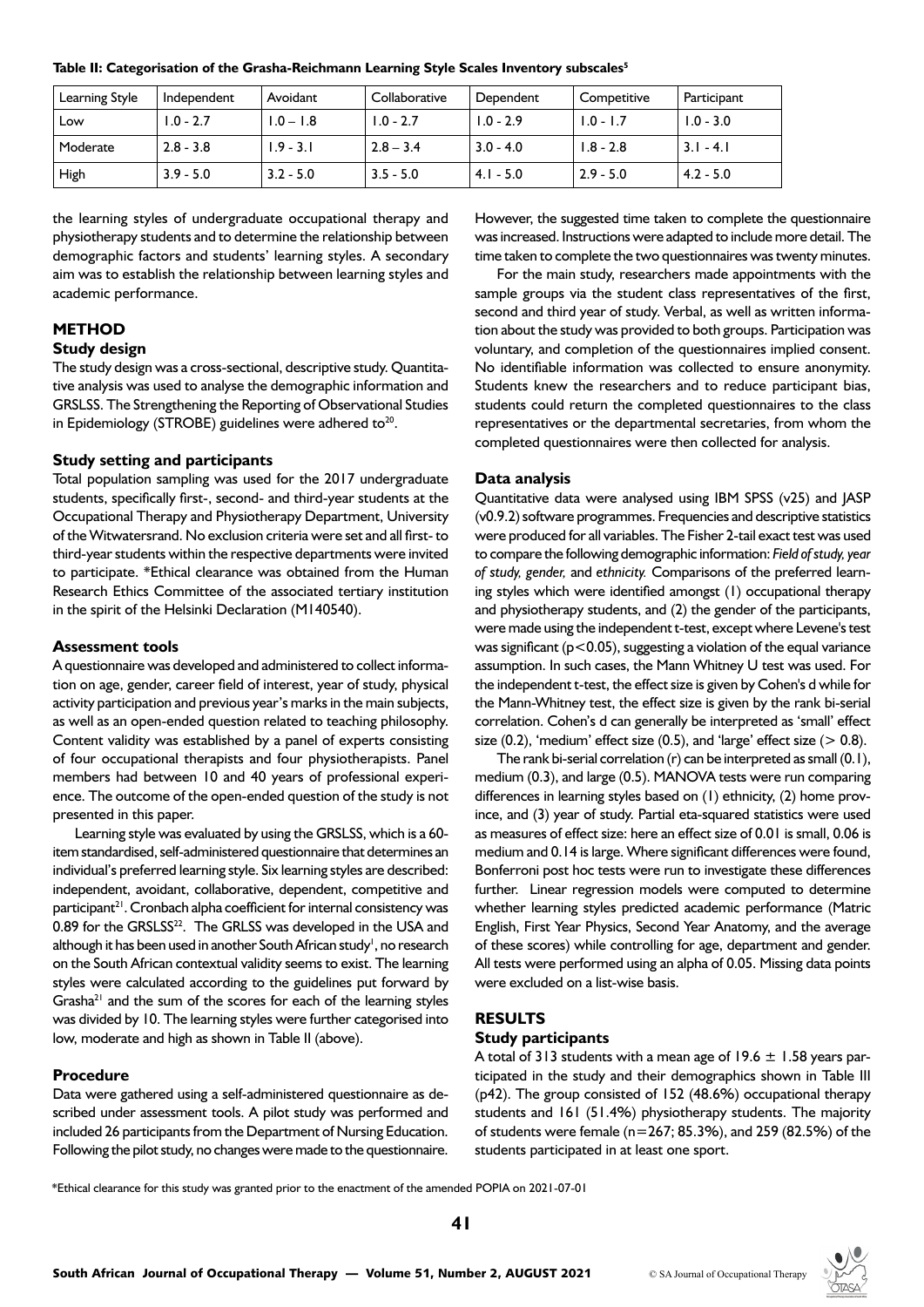|                                | Table III: Demographics of Occupational Therapy and |  |
|--------------------------------|-----------------------------------------------------|--|
| Physiotherapy Students (n=313) |                                                     |  |

| Item                     | Occupational<br>Therapy $(n=152)$ | Physiotherapy | Total<br>$(N=313)$ |  |
|--------------------------|-----------------------------------|---------------|--------------------|--|
| Age, Mean<br>(SD)        | 19.54(1.51)                       | $(n=161)$     | 19.6 (1.58)        |  |
| Year of study, n (%)     |                                   |               |                    |  |
| First                    | 54 (35.5)                         | 63(39.1)      | 117(37.4)          |  |
| Second                   | 48 (31.6)                         | 55 (34.2)     | 103 (32.9)         |  |
| Third                    | 50 (32.9)                         | 43 (26.7)     | 93 (29.7)          |  |
| Gender, n (%)            |                                   |               |                    |  |
| Male                     | 2(1.3)                            | 44 (27.3)     | 46 (14.7)          |  |
| Female                   | 150 (98.7)                        | 117(72.7)     | 267(85.3)          |  |
| Ethnicity, n (%)         |                                   |               |                    |  |
| African                  | 29 (19.1)                         | 50(31.1)      | 79 (25.2)          |  |
| White                    | 94 (61.8)                         | 77 (47.8)     | 171(54.6)          |  |
| Indian                   | 15(9.9)                           | 26(16.1)      | 41(13.1)           |  |
| Coloured                 | 4(2.6)                            | 7(4.3)        | 11(3.5)            |  |
| Other                    | 10(6.6)                           | 1(0.6)        | 11(3.5)            |  |
| Home Province, n (%)     |                                   |               |                    |  |
| Gauteng                  | 134 (88.2)                        | 127 (78.9)    | 261 (84.5)         |  |
| KwaZulu-<br><b>Natal</b> | 6(3.9)                            | 13(8.1)       | 19(6.1)            |  |
| Limpopo                  | 3(2.0)                            | 10(6.2)       | 13(4.2)            |  |
| Other $\times$           | 7(4.6)                            | 9(5.9)        | 16(5.3)            |  |
| Play a sport, n (%)      |                                   |               |                    |  |
| Yes                      | 123 (80.9)                        | 136 (84.5)    | 259 (82.5)         |  |
| No                       | 29 (19.1)                         | 25(15.5)      | 54 (17.5)          |  |

 $x = M$ pumalanga (n=3), North-West Province (n=2), Eastern Cape  $(n=2)$ , Free State  $(n=2)$ , Western Cape  $(n=2)$ , Unspecified  $(n=5)$ 

## **Low, moderate, and high ranking of learning style preference**

Using the classification of the learning style preference into low, moderate and high as defined by Grasha<sup>5</sup> (Table II, p41), students' learning styles are shown in Figure 1 (p43). The majority (n=234; 75.0% of 308) of students scored in the high preference range for the *collaborative* learning style, followed by the *participant learning*  style with  $36.8\%$  (n=113 of 307) of the students scoring in the high preference range. The *competitive* learning style was least preferred with 21.7% (n=67 of 309) of the students scoring in the low preference range (Figure 1, p43).

The majority of students,  $58.4\%$  (n=180), scored in the high preference range for two or more learning styles, while 9.7%  $(n=30)$  showed no learning style scoring high enough to indicate a preference for any of the six learning styles.

# **Learning style preferences between physiotherapy and occupational therapy students**

Table IV (above) shows the comparison of learning style preferences between physiotherapy students and occupational therapy students.

There was a significant difference between the two professions

**Table IV: Learning styles related to physiotherapy and occupational therapy students** 

| Learning           | Overall                      | Department                                             | p-                                                       | <b>Effect</b> |             |
|--------------------|------------------------------|--------------------------------------------------------|----------------------------------------------------------|---------------|-------------|
| <b>Style</b>       | <b>Means</b><br>Mean<br>(SD) | Occu-<br>pational<br>Therapy<br>$(n=145)$<br>Mean (SD) | <b>Physio-</b><br>therapy<br>$(n = 160)$<br>Mean<br>(SD) | value         | <b>Size</b> |
| Indepe-<br>ndent   | 3.40<br>(0.44)               | 3.35(0.45)                                             | 3.45(0.41)                                               | 0.037         | 0.241       |
| Avoidant           | 2.44<br>(0.56)               | 2.43(0.52)                                             | 2.46(0.58)                                               | 0.641         | 0.053       |
| Colla-<br>borative | 3.81<br>(0.54)               | 3.77(0.52)                                             | 3.84(0.56)                                               | 0.245         | 0.133       |
| Depe-<br>ndent     | 3.72<br>(0.45)               | 3.72(0.46)                                             | 3.73(0.45)                                               | 0.730         | 0.039       |
| Compe-<br>titive   | 2.27<br>(0.64)               | 2.18(0.57)                                             | 2.35(0.69)                                               | 0.034a        | 0.140       |
| Partici-<br>pant   | 3.95<br>(0.50)               | 3.93(0.5)                                              | 3.98(0.51)                                               | 0.38          | 0.101       |

Note. <sup>a</sup>Mann Whitney U tests were performed where parametric assumptions were violated, otherwise differences were investigated using independent t-tests; Effect size for non-parametric tests = biserial r correlation; Effect size for parametric tests = Cohen's d

in the independent learning style  $(p=0.037)$  and the competitive learning style  $(p=0.034)$ . However, the effect size for both these findings was small  $(d=0.241$  and  $d=0.140$ , respectively). This is further illustrated by the categorical data presented in Figure 2 (p43), where more occupational therapy students scored in the low preference range for the independent (occupational therapy n=13, 9.0%; physiotherapy  $n=7, 4.4%$ ) and competitive learning styles (occupational therapy n=35, 23.8%; physiotherapy n=32, 19.9%) and more physiotherapy students scored in the high preference range for both styles (Independent: occupational therapy  $n=19$ , 13.1%; physiotherapy n=33, 20.6% Competitive: occupational therapy  $n=16$ , 10.9%; physiotherapy  $n=38$ , 23.6%), indicating that should a student show preference for either of these styles they are more likely to be a physiotherapy student.

## **Age norms and degree enrolment**

Figure 3a and 3b (p43) illustrate how the occupational therapy and physiotherapy student learning style preferences compare to the norms for the age range 17-21 years<sup>5</sup> and 22-28 years respectively. The younger students of both degrees scored generally above the age norm in all learning styles except for the competitive style, for which both groups scored well below the Grasha-Reichmann Learning Style Scales Inventory norm of 2.76 (Figure 3a, p43). Interestingly, the older student groups both score well above the Grasha-Reichmann Learning Style Scales Inventory age norm for the avoidant learning style and the occupational therapy students mean scores fall below the Grasha-Reichmann Learning Style Scales Inventory norms for the collaborative and participant learning styles.

# **Relationship between demographic characteristics and learning styles.**

Table V (p44) outlines the comparative statistics to describe the relationship between the demographic variables and learning styles.

More male students preferred the competitive learning style

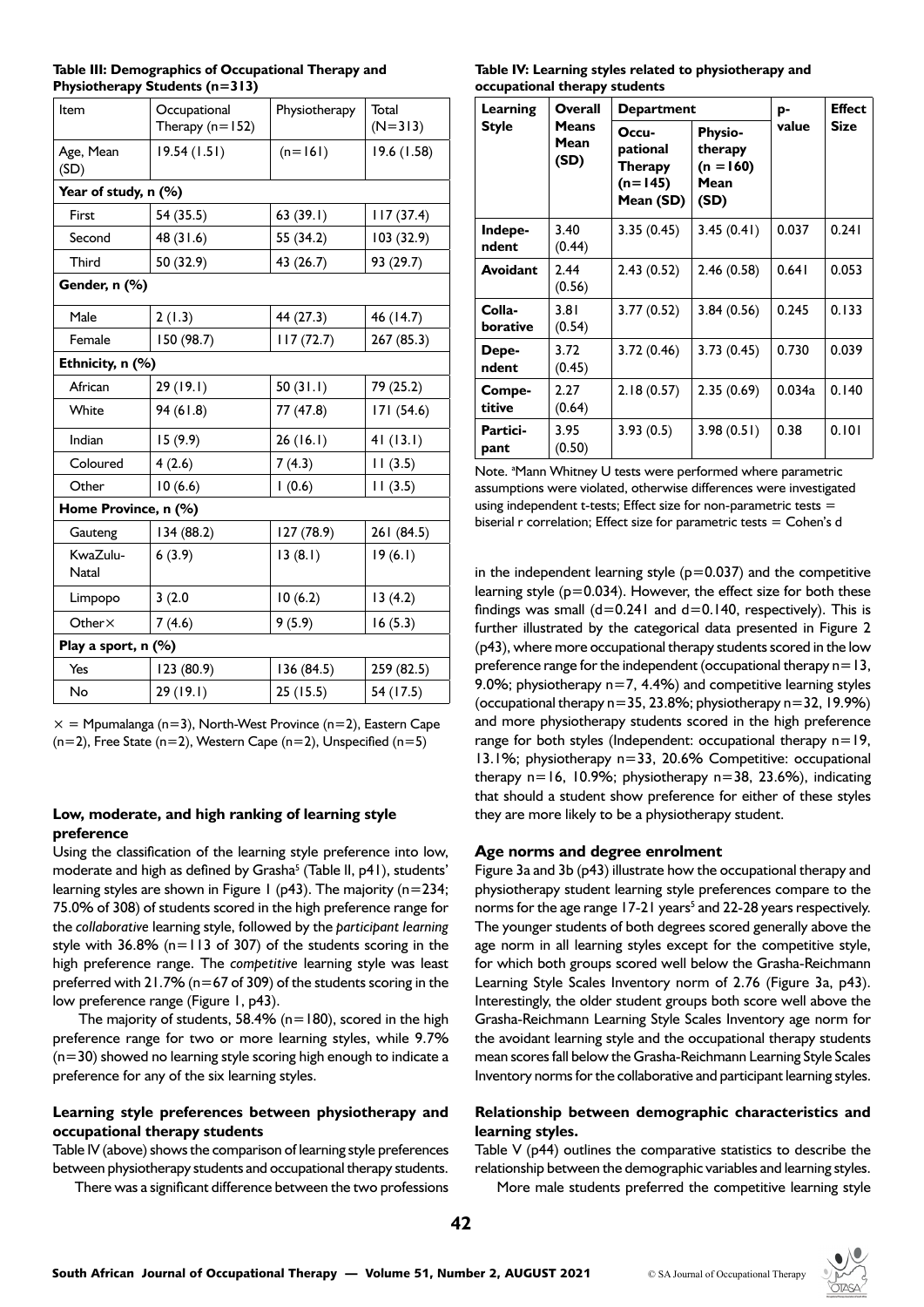





**Figure 2: Comparison of level of learning style preference between the OT and PT students (n=313).**





when compared to female students, and this finding had a large effect size ( $p=0.001$ ;  $r=0.757$ ). No gender difference in terms of any of the other learning styles existed (Table V, p44). First year students had significantly lower avoidant scores than both second ( $p=0.027$ ) and third years  $(p<0.001)$  while having significantly higher collaborative scores than both second  $(p=0.003)$ and third-year students  $(p=0.001)$ . Additionally, first-year students had significantly higher par-

ticipant learning style scores than both second year  $(p=0.007)$  and third-year students (p=0.007) (Table 5 p44). No significant differences in learning styles were found based on the self-selected ethnicity of the participants. No significant differences in learning styles were found based on the home province of the students in the sample. Students could indicate whether they participated in sport or not. This information was compared to the students' learning styles. There was no significant difference between students' learning styles and their participation in sport ( $p >$ 0.05) (Table V, p44).

## **Academic performance and learning styles**

To determine the association between academic performance and learning styles, linear regression models with individual subject scores (percentages) including matric English  $(77.51 \pm 6.51)$ , first-year physics  $(65.32 \pm 10.59)$ , and second-year anatomy  $(69.21 \pm 8.65)$ as well as the average of these scores  $(69.02 \pm 10.75)$  were set as the dependent variables, while the learning style scores were set as predictors. The age, department, and gender of the participants were controlled for. As illustrated in Table VI (p45), participants with competitive learning were more likely to achieve higher grades in Matric English as well as first-year physics. No learning styles were significant predictors of second-year anatomy grades. When testing the means of these grades, it was found that only the competitive learning style was a significant predictor of academic achievement in the sample.

# **DISCUSSION AND IMPLICATIONS**

Learning style is how a person prefers to learn and can be based on knowledge and/or experience<sup>23</sup>. Previous studies confirmed that although students often have a preferred learning style, most students are multimodal learners, using more than one learning style $24,25$ , Similarly, 58.4% of the occupational therapy and physiotherapy students at the University of the Witwatersrand preferred more than one learning style when measured using the GRSLSS. The importance of understanding the learning style lies in its use and therefore for meaningful contribution, a facilitator needs to explore different strategies

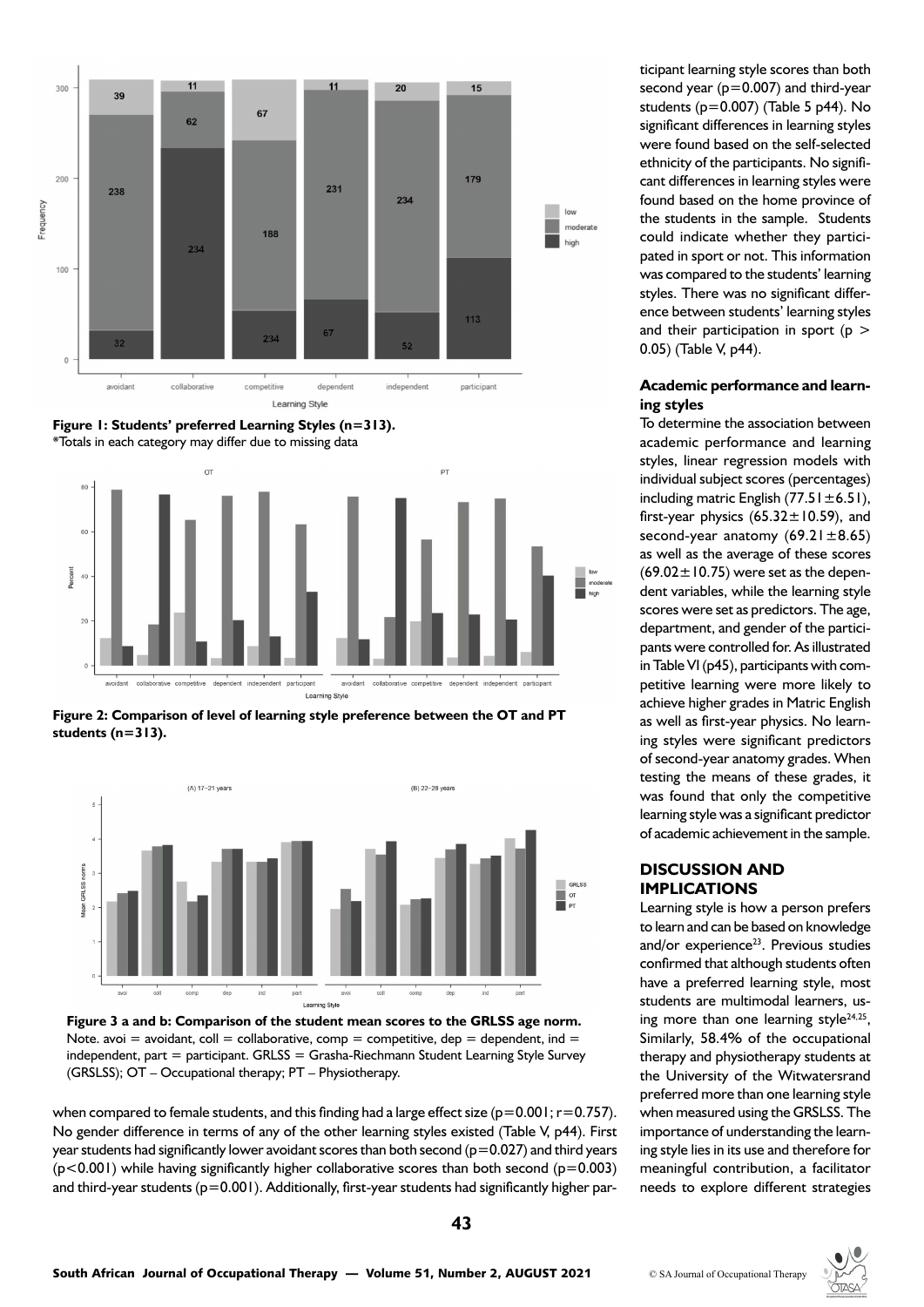|  |  |  | Table V: Relationship between socio-demographic characteristics and learning styles |
|--|--|--|-------------------------------------------------------------------------------------|
|  |  |  |                                                                                     |

|                          | Indepen-<br>dent            | Avoidant   | Collabora-<br>tive | Depen-<br>dent | Competi-<br>tive | Participant |
|--------------------------|-----------------------------|------------|--------------------|----------------|------------------|-------------|
| Gender                   |                             |            |                    |                |                  |             |
| Male                     | 3.46(0.45)                  | 2.59(0.67) | 3.88(0.58)         | 3.7(0.43)      | 2.67(0.65)       | 3.82(0.61)  |
| Female                   | 3.39(0.44)                  | 2.42(0.53) | 3.79 (0.53         | 3.73<br>(0.46) | 2.20(0.62)       | 3.98(0.48)  |
| p-value                  | 0.361                       | 0.123a     | 0.324              | 0.644          | 0.001            | 0.132a      |
| Effect<br>Size           | 0.146                       | 0.142      | 0.158              | 0.074          | 0.757            | 0.139       |
| Year of study            |                             |            |                    |                |                  |             |
| First year               | 3.38(0.44)                  | 2.29(0.54) | 3.97(0.48)         | 3.77<br>(0.42) | 2.36(0.61)       | 4.08(0.48)  |
| Second<br>year           | 3.39(0.39)                  | 2.49(0.55) | 3.73(0.53)         | 3.75<br>(0.46) | 2.19(0.64)       | 3.87(0.48)  |
| <b>Third</b><br>year     | 3.45(0.48)                  | 2.59(0.54) | 3.7(0.58)          | 3.64<br>(0.47) | 2.26(0.68)       | 3.9(0.52)   |
| p-value                  | 0.512                       | < 0.001    | < 0.001            | 0.102          | 0.145            | 0.004       |
| Partial Eta<br>Squared   | 0.004                       | 0.05       | 0.053              | 0.015          | 0.013            | 0.036       |
| <b>Ethnicity</b>         |                             |            |                    |                |                  |             |
| African                  | 3.4(0.44)                   | 2.51(0.64) | 3.92(0.57)         | 3.84<br>(0.39) | 2.41(0.66)       | 3.99(0.58)  |
| White                    | 3.4(0.42)                   | 2.42(0.52) | 3.75(0.51)         | 3.70<br>(0.47) | 2.24(0.62)       | 3.96(0.48)  |
| Indian                   | 3.4(0.49)                   | 2.5(0.55)  | 3.85(0.5)          | 3.62<br>(0.38) | 2.16(0.69)       | 3.91(0.48)  |
| Coloured                 | 3.52(0.38)                  | 2.56(0.47) | 3.72(0.66)         | 3.59<br>(0.62) | 2.07(0.76)       | 3.87(0.41)  |
| Other                    | 3.28(0.5)                   | 2.34(0.66) | 3.76(0.65)         | 3.71<br>(0.66) | 2.42(0.45)       | 3.85(0.48)  |
| p-value                  | 0.313                       | 0.064      | 0.401              | 0.707          | 0.634            | 0.79        |
| Partial Eta<br>Squared   | 0.017                       | 0.031      | 0.014              | 0.008          | 0.009            | 0.008       |
| <b>Provinces</b>         |                             |            |                    |                |                  |             |
| Gauteng                  | 3.39(0.44)                  | 2.46(0.54) | 3.77(0.54)         | 3.71<br>(0.45) | 2.24(0.63)       | 3.92(0.49)  |
| KwaZulu-<br><b>Natal</b> | 3.42(0.41)                  | 2.53(0.63) | 4(0.57)            | 3.81<br>(0.56) | 2.33(0.6)        | 4.06(0.53)  |
| Limpopo                  | 3.45(0.54)                  | 2.17(0.63) | 4.19(0.5)          | 3.95<br>(0.28) | 2.61(0.86)       | 4.39(0.49)  |
| Other                    | 3.55(0.42)                  | 2.44(0.69) | 3.79(0.5)          | 3.73<br>(0.48) | 2.39(0.63)       | 4(0.49)     |
| p-value                  | 0.212                       | 0.124      | 0.245              | 0.344          | 0.425            | 0.119       |
| Partial Eta<br>Squared   | 0.038                       | 0.044      | 0.036              | 0.031          | 0.028            | 0.045       |
|                          | <b>Sports participation</b> |            |                    |                |                  |             |
| Yes                      | 3.41(0.42)                  | 2.43(0.53) | 3.81(0.54)         | 3.72<br>(0.47) | 2.27(0.63)       | 3.95(0.49)  |
| No                       | 3.38(0.52)                  | 2.54(0.66) | 3.81(0.53)         | 3.73<br>(0.40) | 2.27(0.72)       | 3.98(0.57)  |
| p-value                  | 0.672                       | 0.179      | 0.958              | 0.921          | 0.948            | 0.652       |
| Effect<br>Size           | 0.064                       | 0.203      | 0.008              | 0.015          | 0.01             | 0.068       |

in learner self-awareness and articulation with learning style. Furthermore, learners can be encouraged to explore beyond their formal learning style<sup>26</sup>. However, to produce a more balanced learner, a variety of learning styles need to be employed and the application in the teaching space should be carefully considered for the selection of teaching approaches and activities<sup>19</sup>.

Interestingly, in this group of students, the learning styles that were dominant and in the high category as categorised through the GRSLSS ranking (Table II, p42), were the collaborative followed by participant style (Figure 1, p43), similar to the results of the Turkish study<sup>4</sup>. Those in the moderate category were avoidant, independent and dependent, similar to the results of the South African study<sup>1</sup>. Although students presented with a combination of learning styles, most students in this study scored in the high preference range for the collaborative learning style. Chen *et al*. 27:4 describe collaborative learning as "the extent to which the environment allows for interactions among the learners to acquire knowledge and skills and complete the tasks". The teacher needs to create opportunities for students and be approachable while students need to acquire information and share it with peers and teacher<sup>28</sup>. The occupational therapy and physiotherapy departments already include a variety of teaching activities to cater for the collaborative learning style such as working in small groups (projects and discussions), flipped classrooms and problem-based learning.

The learning styles of the students in this study were varied (Figure 1, p43). The learning activities these students prefer are also likely to be diverse. Students with a competitive learning style are motivated by doing better than their peers<sup>29</sup>. As such, due to their desire to be the dominant figure in the classroom, they would prefer group activities where they can receive recognition in the company of their peers<sup>30</sup>. The independent learner, on the other hand, prefers to work alone at his or her own pace<sup>29</sup>. Also, these students who are

Note. Differences in learning styles scores for the variables of Gender and Sports Participation were analysed using independent t-tests, or a Mann Whitney U<sup>a</sup> test where assumptions of normality were violated. All other variables were analysed using MANOVA. Effect size for nonparametric tests $a = b$ iserial r correlation; Effect size for parametric tests  $=$  Cohen's d.

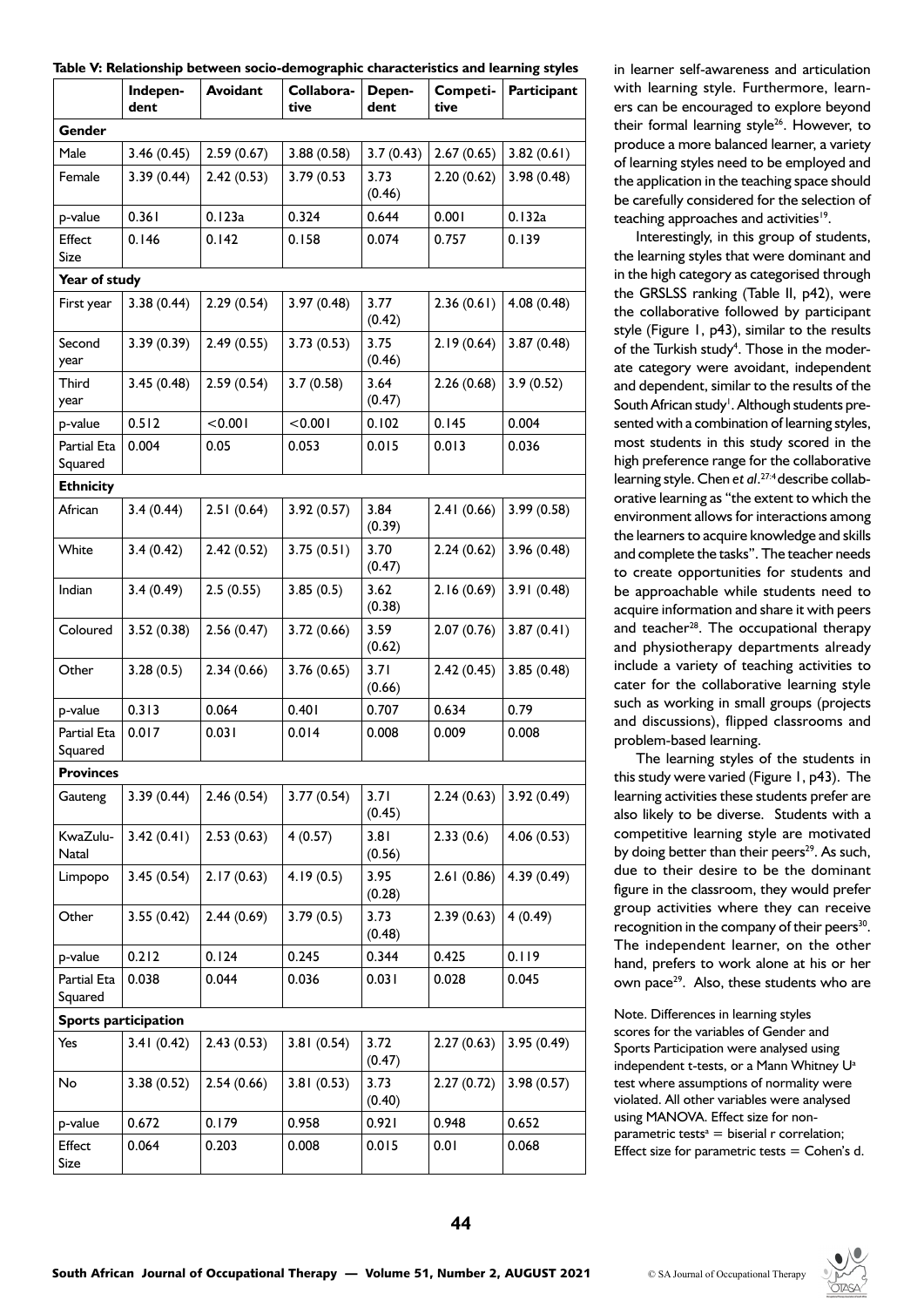**Table VI: Learning styles as linear predictors of academic achievement**

|                    |                 | <b>Mean Mark</b><br><b>First Year Physics</b><br>2nd Year Anatomy |         |                 |                    |       |                 |                     |       |                 |                     |         |
|--------------------|-----------------|-------------------------------------------------------------------|---------|-----------------|--------------------|-------|-----------------|---------------------|-------|-----------------|---------------------|---------|
| Predic-<br>tors    | Esti-<br>mates  | 95%CI                                                             | p       | Esti-<br>mates  | 95%CI              | p     | Esti-<br>mates  | 95%CI               | P     | Esti-<br>mates  | 95%CI               | P       |
| (Inter-<br>cept)   | 77.41           | $51.79 -$<br>103.02                                               | < 0.001 | 53.75           | $6.79 -$<br>100.70 | 0.027 | 57.69           | $13.44 -$<br>101.95 | 0.013 | 112.26          | $88.86 -$<br>135.66 | < 0.001 |
| Avoidant           | $-0.9$          | $-3.48-$<br>1.68                                                  | 0.495   | $-1.1$          | $-6.58 -$<br>4.38  | 0.695 | $-0.76$         | $-5.21 -$<br>3.68   | 0.738 | $-3.54$         | $-6.19-$<br>$-0.89$ | 0.009   |
| Partici-<br>pant   | $-0.25$         | $-3.20 -$<br>2.70                                                 | 0.87    | 0.99            | $-6.00 -$<br>7.97  | 0.783 | $-2.4$          | $-7.54-$<br>2.75    | 0.364 | $-0.46$         | $-3.65-$<br>2.74    | 0.78    |
| Collab-<br>orative | 0.53            | $-1.80 -$<br>2.85                                                 | 0.657   | $-2.91$         | $-7.06 -$<br>1.23  | 0.172 | $-2.47$         | $-6.13-$<br>1.19    | 0.19  | 0.34            | $-1.93-$<br>2.60    | 0.771   |
| Indepen-<br>dent   | $-0.6$          | $-3.11-$<br>1.91                                                  | 0.642   | 3.51            | $-1.72 -$<br>8.74  | 0.192 | 0.12            | $-4.02 -$<br>4.26   | 0.955 | 1.81            | $-0.83 -$<br>4.44   | 0.18    |
| Competi-<br>tive   | 2.28            | $0.60 -$<br>3.96                                                  | 0.009   | 3.62            | $0.22 -$<br>7.02   | 0.04  | 0.28            | $-2.54-$<br>3.10    | 0.848 | 2.12            | $0.34 -$<br>3.90    | 0.02    |
| Observa-<br>tions  | 130             |                                                                   |         | 102             |                    |       | 87              |                     |       | 285             |                     |         |
| R2/R2<br>adjusted  | 0.270/<br>0.222 |                                                                   |         | 0.140/<br>0.066 |                    |       | 0.144/<br>0.056 |                     |       | 0.282/<br>0.262 |                     |         |

independent learners participate in projects independently and determine their personal goals and learning process<sup>15</sup>. From the results of our study, both occupational therapy and physiotherapy students prefer the collaborative style, although more physiotherapy students preferred the independent and competitive styles (Figure 2, p43). Also, physiotherapy students scored higher in the competitive style although this finding needs to be interpreted with caution due to the small effect size (Table IV, p42).

Interestingly, despite knowing students' learning styles and adapting to them in terms of teaching approaches, the outcomes in terms of academic performance remain unchanged in a study by Dinçol et al.<sup>31</sup>. They explained that students' preferred learning style might vary depending on their age, the subject matter and the environment. Students may therefore benefit from a more nuanced approached where facilitators adapt to the learning styles by taking into consideration these anticipated changes in age, environment and subject matter<sup>31</sup>. This study then sought to understand how the different demographic variables namely age, gender, ethnicity, place of origin, year of study and sport participation, relate to the learning styles.

When the occupational therapy and physiotherapy students' learning style preferences were compared to the age norms suggested by Grasha<sup>5</sup>, it was evident that the younger students, aged 17-21 years, scored well below the normative mean for the avoidant learning style. This result was consistent with findings by Shead *et al*. 1 . Further consistent with Shead *et al*. 1 the older students (aged 22-28 year) scored notably above the normative mean for the avoidant learning style, particularly evident with the occupational therapy students. These older occupational therapy students also scored below the mean for the collaborative and participant learning styles. Twelve of the 15 occupational therapy students in this age group were in their third year of study, which is well known to be a highpressure year, juggling five subject courses and their first exposure to assessing and treating clinical cases in a variety of settings. The older physiotherapy students were more evenly distributed across the four years of study (first to fourth year), possibly accounting for the consistency of their scores compared to their younger physiotherapy counterparts. Contextual differences between the

population in which the norms were established and the population included in this study need to be considered, however, no norms of the GRLSS in the South African context exist.

Gender played a role in the competitive learning style category where male students scored higher than female students. This was the only learning style where a large effect size in terms of gender comparison was present. In another South African study, Shead *et al*. 1 found that female physiotherapy students preferred the dependent learning style, while the majority of male students preferred the participant learning style as measured using the GRLSS. In their study, the competitive style was the least preferred style amongst both male and female students. Although it should be noted that their study only included 17 male students, compared to the 46 male students included in this study. However, no difference in the competitive learning style was found amongst science and humanities students, while differences were detected in all other styles (female  $n=493$ ; male  $n=546$ <sup>7</sup>. The higher scores attained by male students in the competitive category, therefore seem to be unique to our study and further research is needed to explore this finding. Physiotherapy students also showed a higher score in the competitive style, when compared to occupational therapy students. However, the majority of male students (n=44) formed part of the physiotherapy cohort, while only two were occupational therapy students. Therefore, the difference between the two departments may just be a function of the number of male vs female students who formed part of the cohorts.

When looking at students' preferred learning style in this study, it is interesting to note the students' learning style seems to vary over the four years of study, with first-year students scoring higher in the collaborative and participant styles in comparison to second- and third-year students who presented with higher average scores in the avoidant learning style. First-year students come to university often excited, motivated and open to new learning experiences<sup>32</sup>. These students are probably used to didactic learning in school and are now exposed to a variety of teaching methods, including more group work33. In this study, even though first-year students appear to be less avoidant compared to second and third-year students, Amira and Jelas<sup>34</sup> found that age was not a predictive factor for

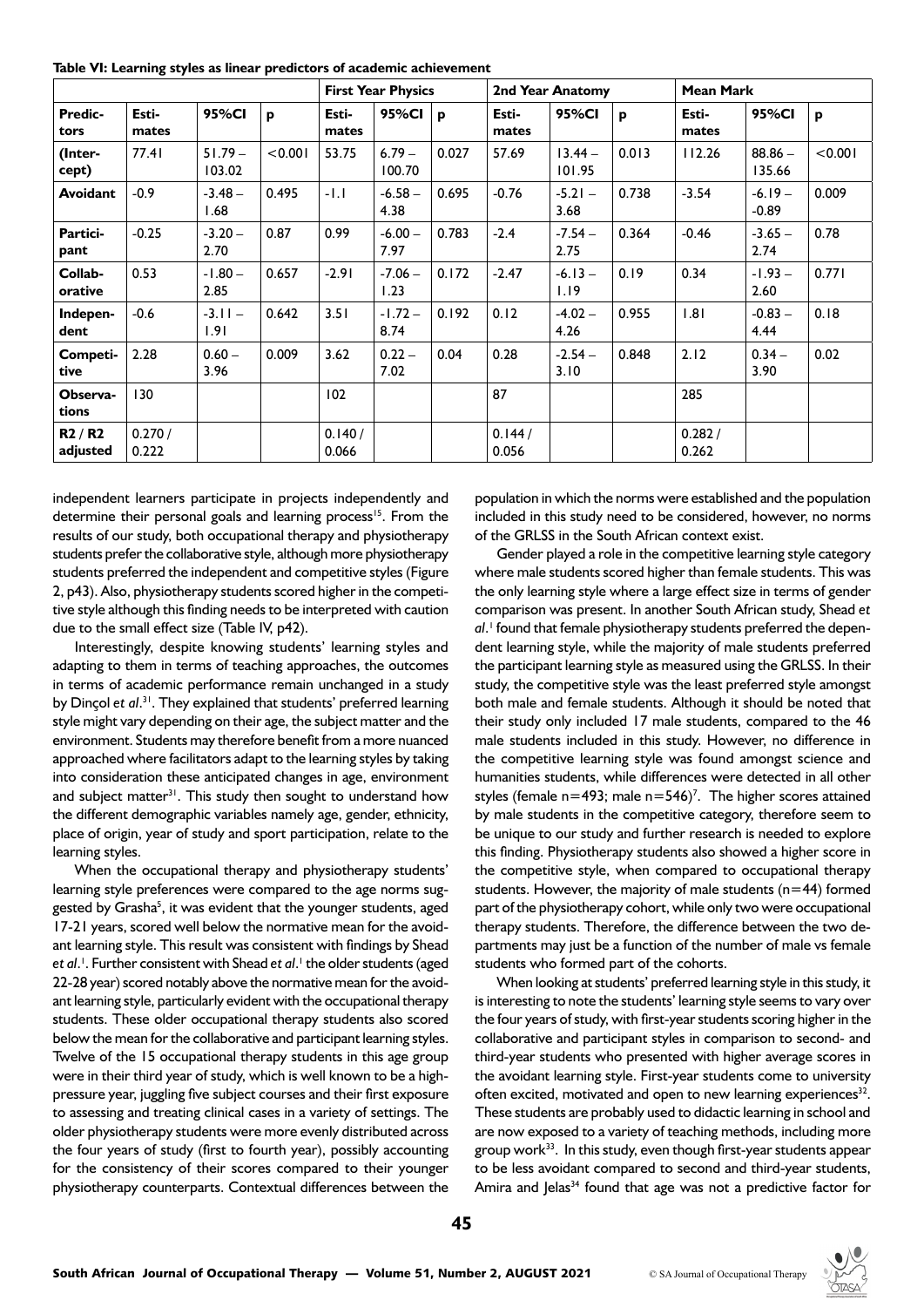the avoidant learning style. Avoidant learners do not participate in activities and appear to be disinterested<sup>5</sup>. Second- and third-year students, on the other hand, have already been exposed to collaborative and group work in their first and second year of university and may dislike this type of learning. In this study, these students appeared to be less collaborative and participative than the first-year students. Students are often marks-driven and working in groups with challenging dynamics is likely to impact on a student's marks. It is, therefore, possible that second- and third-year students prefer to work more independently and rely on their own effort rather than working in groups. It is further possible, due to the exponential increase in workload and the complexity of the work from first to second to the third year that older students struggle to manage their workload and therefore present with a more avoidant learning style<sup>5</sup>. It is important to consider this finding in light of being a trained professional, as the ability to work collaboratively is vital for health care professionals to provide quality patient care<sup>35</sup>. Raising students' awareness of their preferred learning style will be of benefit as students with a propensity for dependent and avoidant learning styles may experience difficulties in adapting to participative learning environments that emphasise teamwork, motivation, individual responsibility, and team dependence. Çolak<sup>36</sup> reports that such students have a propensity for surface learning and become withdrawn, employ more surface learning, and aim for attaining minimum requirements. Students with cooperative and competitive learning styles have been reported to achieve better deep learning scores<sup>36</sup>. Facilitators who create an environment to expose students to a variety of learning styles will likely gain better results.

The group of students in this study were diverse in their background and ethnicity (Table I, p40). Inequalities within the education system in South Africa created by the legacy of apartheid has called on all higher education institutes to engage with diversity actively. Diversity awareness is thus currently on the agenda of all South African Universities due to the political history of the country. Diversity should be considered and incorporated into all aspects of teaching. The results of this study, however, found no relationship between students' ethnicity or the province that they came from and their learning styles. Amira and Jelas<sup>34</sup> also found that ethnicity did not affect learning styles of students at the Universiti Kebangsaan in Malaysia. Students presented with a variety of learning styles regardless of their ethnicity or where they came from. According to Zoghi *et al*. <sup>37</sup>, learning styles are seen as patterns of behaviour influenced by various factors such as experience, values and roles and not merely personality characteristics. This is important, as teachers need to include a variety of activities to suit different learning styles based on the students' inherent learning style regardless of ethnicity, providing an opportunity for learning in a way that different students within different subject areas and environment can engage.

In our study, no relationship between sports participation and preferred learning style could be determined. We hypothesised that those who participate in at least one sport as opposed to those who do not, may prefer certain learning styles considering that there is a link between sports participation and academic performance<sup>18</sup>. A relatively low number of students did not participate in sports (n=54; 17.5%), which may have influenced our results. Future research should explore learning styles as a confounding factor in the search for predictors of academic performance.

Our results show that participants with a competitive learning style were significantly more likely to achieve higher grades in matric English, first-year physics and overall marks, however this only applies to a 17.5% (n=54 of 309) of our sample who scored in the high range for this learning style (Figure 1 p43). The avoidant learning style did not show any significant relationship with the specific subjects of physics, English and anatomy but in the overall average mark, a significant decrease was evident. These results show that the  $10.4\%$  (n=32 of 309) of students in this study who scored in the high range for the avoidant learning style may perform in individual subjects but cumulatively their performance may be declining (Figure 1, p43). This is unsurprising given that avoidant learners are known to withdraw slowly and participate less<sup>36</sup>. A study by İlçin *et al*. 4 among physiotherapy students in Turkey, reported similar results where there was a negative correlation between avoidance learning styles and academic performance. Amira and Jelas<sup>34</sup>, found a decrease in academic performance in students with a collaborative learning style, which was not the case in this study. The competitive learning style in this study was however associated with an increase in academic performance which was the opposite in the study by Amira and Jelas<sup>34</sup>. Competitive learners compete with other learners and prefer a teacher-centred classroom where activities are provided, while the participatory learner wants to participate in activities and prefer discussion-based lectures<sup>15</sup>. Further research is warranted to explore the exact mechanisms which explain the link between a competitive learning style and higher academic performance.

## **CONCLUSION**

Overall, there is little difference between the learning styles of the occupational therapy and physiotherapy students in this study, with the predominant preferred learning styles being the collaborative and participant learning styles. Both programmes are well suited to cater for the collaborative and participant learnings styles through small group teaching and the active nature of clinical skills development. Demographic variables such as age, gender and year of study seem to play a role in the choice of preferred learning style. The competitive learning style was a significant predictor of academic achievement. There may be benefit in monitoring the students who develop a tendency towards the avoidant style (which tends to happen more in the older students and later years of study), as they may be more at risk of poor academic performance than their peers. While it is important to understand learning styles for both the students and the facilitator, the application in the teaching space should be carefully considered for the selection of teaching approaches and activities.

## **AUTHOR CONTRIBUTIONS**

Benita Olivier, Lizelle Jacobs, Vaneshveri Naidoo, Nikolas Pautz, Paula Barnard-Ashton, Rulaine Smith, Hellen Myezwa and Adedayo Tunde Ajidahun, contributed to the conceptualisation of the study, collection of the data and statistical analysis of the findings. All the authors contributed to the writing of the manuscript.

## **Acknowledgements**

The authors acknowledge the contribution of Prof Douglas Maleka, Prof Patricia de Witt and Mrs. Julie Jay in this research.

## **Competing interest and Funding**

The authors declare no competing interest. The Faculty of Health Sciences' Research Committee of the University of the Witwatersrand partially funded this research project.

#### **REFERENCES**

Shead D, Roos R, Olivier B, Ihunwo A. Learning styles of physiotherapy students and teaching styles of their lecturers in undergraduate

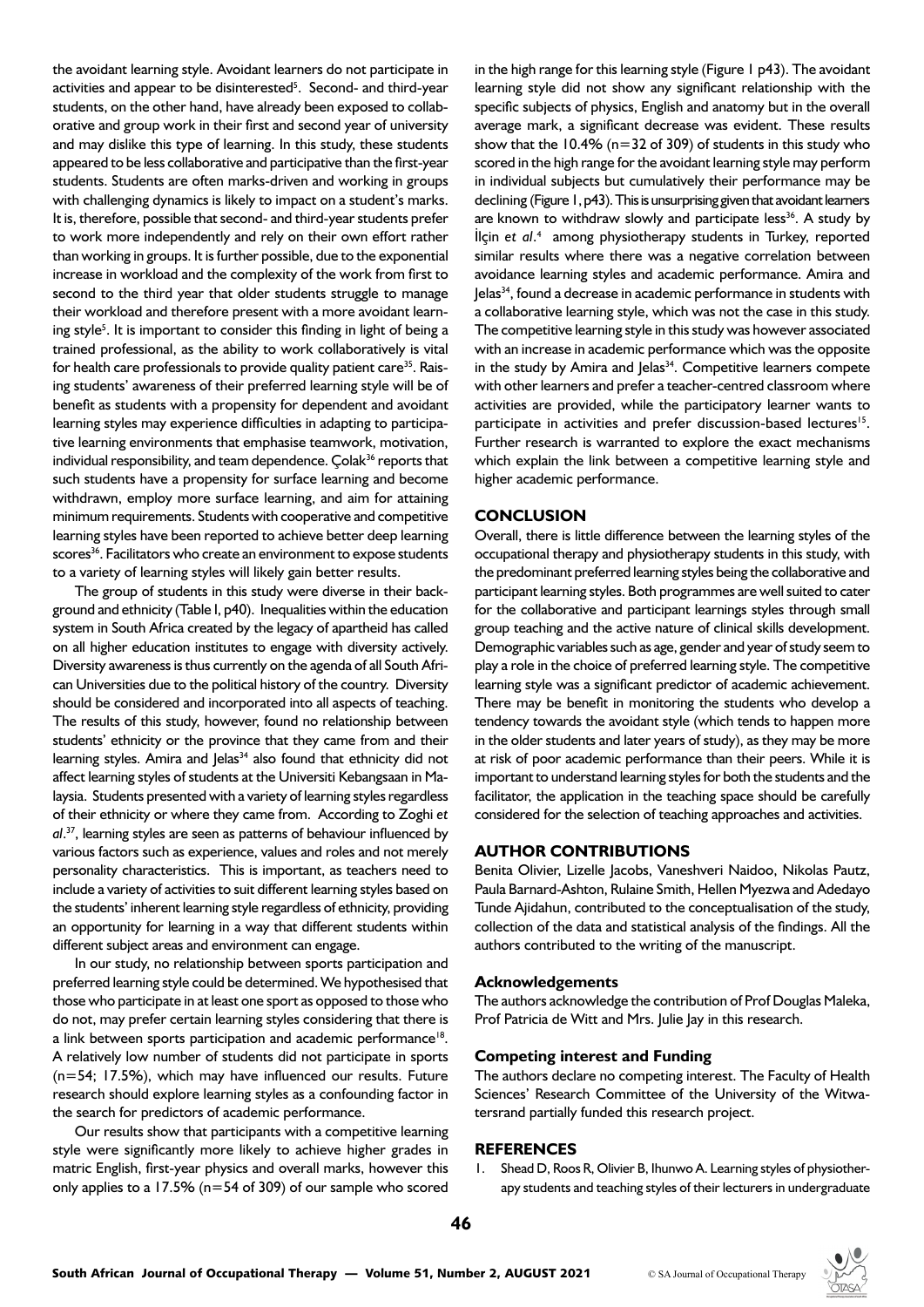gross anatomy education. African Journal of Health Professions Education. 2018;10(4):228-34. https://10.7196/AJHPE.2018.v10i4.1070.

- 2. Rice S, McKendree J. e-Learning. In: Swanwick T, editor. Understanding medical education: evidence, theory and practice. 2nd ed. West Sussex: John Wiley & Sons Ltd; 2013. p. 161-73.
- 3. Husmann PR, O'Loughlin VD. Another nail in the coffin for learning styles? Disparities among undergraduate anatomy students' study strategies, class performance, and reported VARK learning styles. Anatomical sciences education. 2019;12(1):6-19. https://doi.org/10.1002/ase.1777.
- 4. İlçin N, Tomruk M, Yeşilyaprak SS, Karadibak D, Savcı S. The relationship between learning styles and academic performance in TURKISH physiotherapy students. BMC Medical Education. 2018;18(1):291. https://doi.org/10.1186/s12909-018-1400-2.
- 5. Grasha AF. Teaching with style: A practical guide to enhancing learning by understanding teaching and learning styles. Pittsburgh: Alliance publishers; 1996.
- 6. Crawford SY, Alhreish SK, Popovich NG. Comparison of learning styles of pharmacy students and faculty members. American Journal of Pharmaceutical Education. 2012;76(10):1-6. https://doi.org/10.5688/ajpe7610192.
- 7. Baneshi AR, Tezerjani MD, Mokhtarpour H. Grasha-richmann college students' learning styles of classroom participation: Role of gender and major. Journal of Advances in Medical Education & Professionalism. 2014;2(3):103-7.
- 8. Barman A, Jaafar R, Rahim AFBA. Medical Students' Learning Styles in Universiti Sains Malaysia. International Medical Journal. 2009;16(4):257-60.
- 9. Brown T, Cosgriff T, French G. Learning Style Preferences of Occupational Therapy, Physiotherapy and Speech Pathology Students: A Comparative Study. The Internet Journal of Allied Health Sciences and Practice. 2008;6(3):1-12.
- 10. Brown T, Vryens V, Williams B, Jaberzadeh S, Roller L, Palermo C, McKenna L, Hewitt L, Sim J. The learning styles of undergraduate occupational therapy and physiotherapy students from one Australian university using the Kolb learning style inventory. Irish Journal of Occupational Therapy. 2009;37(2):22-8
- 11. French G, Cosgriff T, Brown T. Learning style preferences of Australian occupational therapy students. Australian Occupational Therapy Journal. 2007;54:S58-S65.

https://doi.org/10.1111/j.1440-1630.2007.00723.x.

- 12. Llorens LA, Adams SP. Learning style preferences of occupational therapy students. The American Journal of Occupational Therapy. 1978;32(3):161-4.
- 13. Ferrell BG. A factor analytic comparison of four learning-styles instruments. Journal of Educational Psychology. 1983;75(1):33-9. https://doi.org/10.1037/0022-0663.75.1.33.
- 14. Mountford H, Jones S, Tucker B. Learning styles of entry-level physiotherapy students. Advances in Physiotherapy. 2006;8(3):128-36. https://doi.org/10.1080/14038190600700278.
- 15. Azarkhordad F, Mehdinezhad V. Explaining the students' learning styles based on Grasha-Riechmann's student learning styles. Journal of Administrative Management Education and Training. 2016;12(6):241-7.
- 16. Auyeung P, Sands J. A cross cultural study of the learning style of accounting students. Accounting & Finance. 1996;36(2):261-74. https://doi.org/10.1111/j.1467-629X.1996.tb00310.x.
- 17. Gündüz N, Özcan D. Learning styles of students from different cultures and studying in Near East University. Procedia-Social and Behavioral Sciences. 2010;9:5-10. https://doi.org/10.1016/j.sbspro.2010.12.107.
- 18. Santana C, Azevedo L, Cattuzzo MT, Hill JO, Andrade LP, Prado W. Physical fitness and academic performance in youth: A systematic review. Scandinavian Journal of Medicine & Science in Sports. 2017;27(6):579-603. https://doi.org/10.1111/sms.12773.
- 19. Kolb AY, Kolb DA. Learning styles and learning spaces: Enhancing experiential learning in higher education. Academy of Management Learning & Education. 2005;4(2):193-212. https://doi.org/10.5465/amle.2005.17268566.
- 20. Von Elm E, Altman DG, Egger M, Pocock SJ, Gøtzsche PC, Vandenbroucke JP, Initiative S. The Strengthening the Reporting of Observational Studies in Epidemiology (STROBE) statement: guidelines for reporting observational studies. Journal of Clinical Epidemiology. 2008;61(4):344-9.

https://doi.org/10.7326/0003-4819-147-8-200710160-00010.

- 21. Grasha AF. The dynamics of one-on-one teaching. College Teaching. 2002;50(4):139-46. https://doi.org/10.1080/87567550209595895.
- 22. Babadogan C, Kilic G. Learning modalities of sixth grade students and the learning and teaching modalities of the English teachers at primary schools. Procedia-Social and Behavioral Sciences. 2012;46:2467-71. https://doi.org/10.1016/j.sbspro.2012.05.504.
- 23. Hsieh S-W, Jang Y-R, Hwang G-J, Chen N-S. Effects of teaching and learning styles on students' reflection levels for ubiquitous learning. Computers & Education. 2011;57(1):1194-201. https://doi.org/10.1016/j.compedu.2011.01.004.
- 24. Nuzhat A, Salem RO, Hamdan NA, Ashour N. Gender differences in learning styles and academic performance of medical students in Saudi Arabia. Medical Teacher. 2013;35(sup1):S78-S82. https://10.3109/0142159X.2013.765545.
- 25. Alkhasawneh IM, Mrayyan MT, Docherty C, Alashram S, Yousef HY. Problem-based learning (PBL): assessing students' learning preferences using VARK. Nurse Education Today. 2008;28(5):572-9. https://10.1016/j.nedt.2007.09.012.
- 26. Sadler-Smith E, J. Smith P. Strategies for accommodating individuals' styles and preferences in flexible learning programmes. British Journal of Educational Technology. 2004;35(4):395-412. https://doi.org/10.1111/j.0007-1013.2004.00399.x.
- 27. Chen C, Jones KT, Xu S. The Association between Students' Style of Learning Preferences, Social Presence, Collaborative Learning and Learning Outcomes. Journal of Educators Online. 2018;15(1):1-16. https://eric.ed.gov/?id=EJ1168958.
- 28. Grasha AF. A matter of style: The teacher as expert, formal authority, personal model, facilitator, and delegator. College Teaching. 1994;42(4):142-9.

https://doi.org/10.1080/87567555.1994.9926845.

- 29. Diaz DP, Cartnal RB. Students' learning styles in two classes: Online distance learning and equivalent on-campus. College Teaching. 1999;47(4):130-5. https://doi.org/10.1080/87567559909595802.
- 30. Amir R, Jelas ZM, Rahman S. Learning styles of university students: Implications for teaching and learning. World Applied Sciences Journal. 2011;14(2):22-6.

http://www.idosi.org/wasj/wasj14(IPDL)11/5.pdf.

- 31. Dinçol S, Temel S, Oskay ÖÖ, Erdoğan ÜI, Yılmaz A. The effect of matching learning styles with teaching styles on success. Procedia-Social and Behavioral Sciences. 2011;15:854-8. https://10.1016/j.sbspro.2011.03.198.
- 32. Kantanis T. The role of social transition in students': adjustment to the first-year of university. Journal of Institutional Research. 2000;9(1):100-10.
- 33. Ramnarain U, Schuster D. The pedagogical orientations of South African physical sciences teachers towards inquiry or direct instructional approaches. Research in Science Education. 2014;44(4):627-